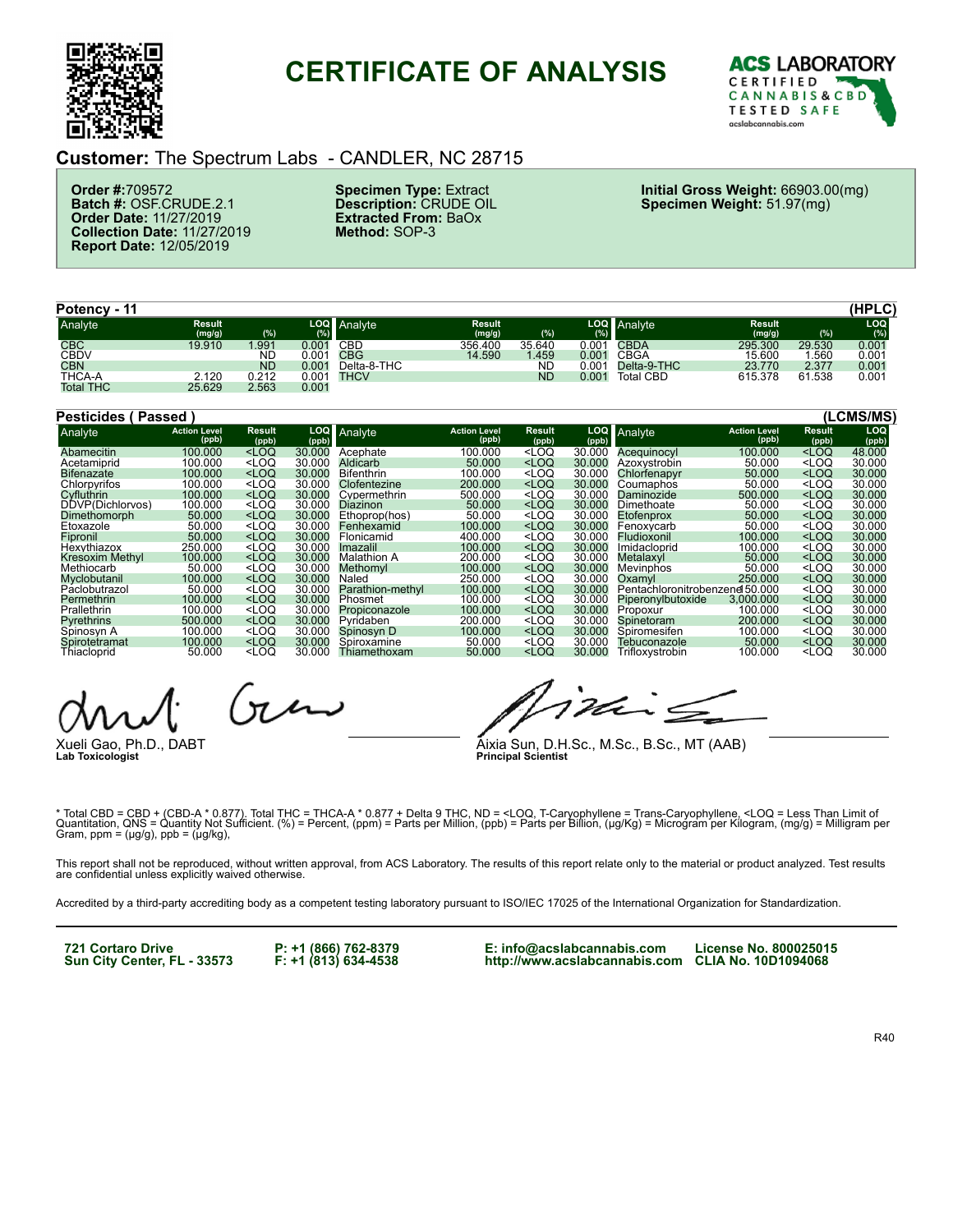

### **CERTIFICATE OF ANALYSIS**



#### **Customer:** The Spectrum Labs - CANDLER, NC 28715

**Order #:**709572 **Batch #:** OSF.CRUDE.2.1 **Order Date:** 11/27/2019 **Collection Date:** 11/27/2019 **Report Date:** 12/05/2019

**Specimen Type:** Extract **Description:** CRUDE OIL **Extracted From:** BaOx **Method:** SOP-3

**Initial Gross Weight:** 66903.00(mg) **Specimen Weight:** 51.97(mg)

| <b>Terpenes - FL</b> |                         |           |       |                        |                         |           |                   |                     |                         |           | (GC/GCMS)         |
|----------------------|-------------------------|-----------|-------|------------------------|-------------------------|-----------|-------------------|---------------------|-------------------------|-----------|-------------------|
| Analyte              | <b>Result</b><br>(mg/g) | (%)       | (%)   | LOQ Analyte            | <b>Result</b><br>(mg/g) | (%)       | <b>LOQ</b><br>(%) | Analyte             | <b>Result</b><br>(mg/g) | (% )      | LOQ.<br>(%)       |
| $(+)$ -Cedrol        |                         | <b>ND</b> | 0.001 | $(R)-(+)$ -Limonene    |                         | <b>ND</b> | 0.001             | 3-Carene            |                         | <b>ND</b> | 0.001             |
| Alpha-Bisabolol      | 1.480                   | 0.148     | 0.001 | alpha-Cedrene          | .980                    | 0.198     | 0.001             | alpha-Humulene      | 2.860                   | 0.286     | 0.001             |
| alpha-Phellandrene   |                         | <b>ND</b> | 0.001 | alpha-Pinene           |                         | <b>ND</b> | 0.001             | alpha-Terpinene     |                         | ND        | 0.00 <sup>2</sup> |
| beta-Myrcene         | 2.220                   | 0.222     | 0.001 | beta-Pinene            |                         | ND        | 0.001             | Borneol             |                         | <b>ND</b> | 0.001             |
| Camphene             |                         | <b>ND</b> | 0.001 | Camphors               |                         | <b>ND</b> | 0.001             | Carvophyllene oxide | 5.080                   | 0.508     | 0.00 <sup>2</sup> |
| cis-Nerolidol        |                         | <b>ND</b> | 0.001 | Eucalvptol             |                         | ND        | 0.001             | Farnesene           |                         | <b>ND</b> | 0.001             |
| Fenchone             |                         | <b>ND</b> | 0.001 | <b>Fenchyl Alcohol</b> | 1.510                   | 0.151     | 0.001             | gamma-Terpinene     |                         | <b>ND</b> | 0.00 <sup>2</sup> |
| Geraniol             |                         | <b>ND</b> | 0.001 | Geranyl acetate        |                         | ND        | 0.001             | Guaiol              | 1.640                   | 0.164     | 0.001             |
| Hexahvdrothymol      |                         | <b>ND</b> | 0.001 | <b>Isoborneol</b>      |                         | <b>ND</b> | 0.001             | <b>Isopulegol</b>   |                         | <b>ND</b> | 0.001             |
| Linalool             |                         | <b>ND</b> | 0.001 | Nerol                  |                         | <b>ND</b> | 0.001             | Ocimene             |                         | <b>ND</b> | 0.001             |
| Pulegone             |                         | <b>ND</b> | 0.001 | Sabinene               |                         | <b>ND</b> | 0.001             | Sabinene Hydrate    |                         | <b>ND</b> | 0.00 <sup>2</sup> |
| <b>Terpineol</b>     |                         | <b>ND</b> | 0.001 | Terpinolene            |                         | <b>ND</b> | 0.001             | trans-beta-Ocimene  |                         | <b>ND</b> | 0.001             |
| trans-Caryophyllene  | 11.490                  | .149      | 0.001 | trans-Nerolidol        |                         | <b>ND</b> | 0.001             | Valencene           |                         | <b>ND</b> | 0.00 <sup>2</sup> |

 $(n \mu \nu)$ 

Xueli Gao, Ph.D., DABT **Lab Toxicologist**

ina

Aixia Sun, D.H.Sc., M.Sc., B.Sc., MT (AAB) **Principal Scientist**

\* Total CBD = CBD + (CBD-A \* 0.877). Total THC = THCA-A \* 0.877 + Delta 9 THC, ND = <LOQ, T-Caryophyllene = Trans-Caryophyllene, <LOQ = Less Than Limit of<br>Quantitation, QNS = Quantity Not Sufficient. (%) = Percent, (ppm) =  $Gram$ ,  $ppm = (\mu g/g)$ ,  $ppb = (\mu g/kg)$ ,

This report shall not be reproduced, without written approval, from ACS Laboratory. The results of this report relate only to the material or product analyzed. Test results<br>are confidential unless explicitly waived otherwi

Accredited by a third-party accrediting body as a competent testing laboratory pursuant to ISO/IEC 17025 of the International Organization for Standardization.

**721 Cortaro Drive Sun City Center, FL - 33573** **P: +1 (866) 762-8379 F: +1 (813) 634-4538** **E: info@acslabcannabis.com http://www.acslabcannabis.com CLIA No. 10D1094068**

**License No. 800025015**

R40